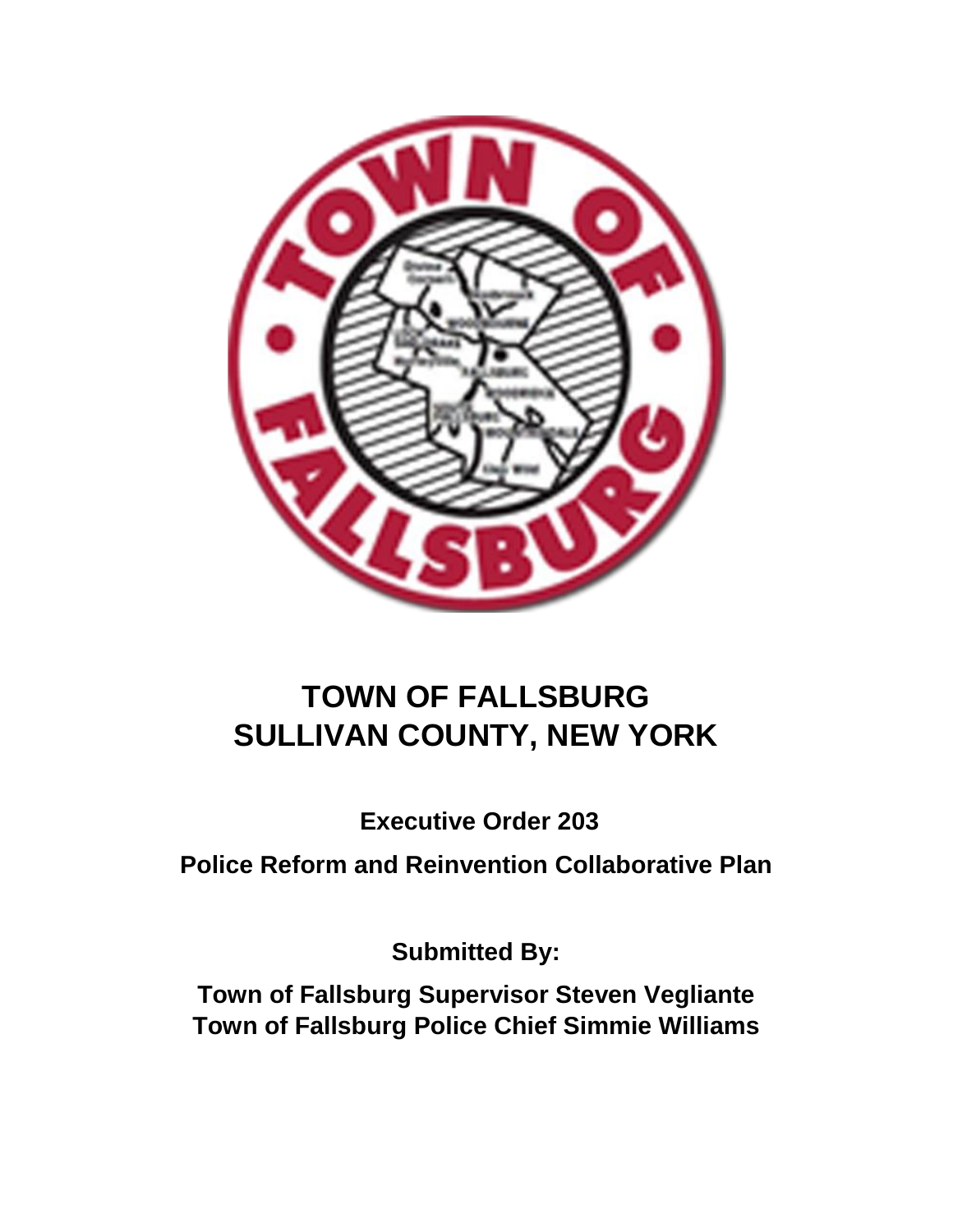#### **Overview**

As mandated by Governor Cuomo in Executive Order 203, all municipalities in the State of New York are required to submit a plan with suggestions on how to improve services and build trust between the police and the community. The Police Reform and Reinvention Coalition in the Town of Fallsburg is working to ensure that we have created a positive relationships between the community and the police who serve it. To that end, members of the Fallsburg municipal government, our Police Chief, members of our Police Department, key stakeholders in the community including community members, faith-based leaders, the District Attorney, Legal Aid, persons who were formerly incarcerated, those who interact with police , education officials, housing advocates, LGBTQIA+ advocates, healthcare leaders, mental health liaisons, and business leaders have come together to engage in conversation and policy collaboration.

The Town of Fallsburg engaged in an open and transparent process aimed at receiving maximum public feedback by introducing a Facebook page (https://www.facebook.com/My-Brothers-Keeper-Fallsburg-Community-Alliance-103682294849526), allotting a page on townoffallsburg.com (http://townoffallsburg.com/police%20reform/), and by creating a survey - in both English (https://s.surveyplanet.com/Xtmb4iFxn) and Spanish (https://s.surveyplanet.com/FKxHs-ZJ-x) - requesting that all who live, work, do any business, own property, travel through, or attend school in the Town of Fallsburg participate and provide feedback.

## **Data Sharing**

We shared the annexed historical information with all of the members of our community who participated in these discussion in support of open and transparent discussions.

#### **The Plan**

The Town of Fallsburg has ensued a review and update of its police policies, procedure, functions, and trainings. The updates are in collaboration with the community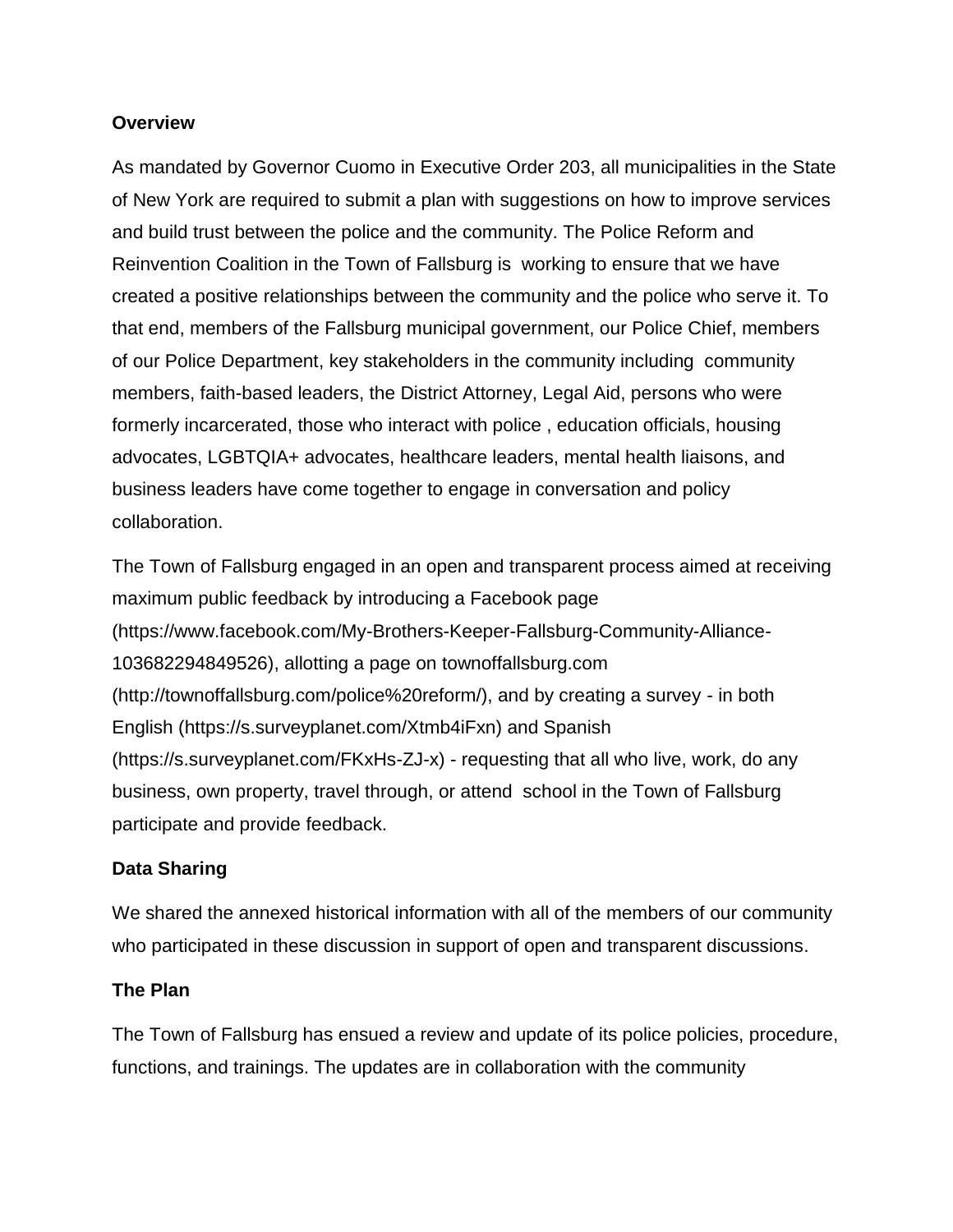stakeholders and allowed for input of different sectors with individual experiences and ideas for reformation.

#### **The Function of the Fallsburg Police Department**

Many of the community conversations over the course of the creation of this Plan centered on the role of the police in our community. As a result, this Plan for the continued success of the Town of Fallsburg Police Department has been developed bearing in mind the input provided by the community during these conversations. The procedures set forth herein are planned to be incorporated into the overall functioning of the Police Department.

#### **Personnel**

Fallsburg Police Officers, whether on duty or off, are expect to display reasonable and exemplary standards of good conduct and behavior and not commit any act in an official or private capacity tending to bring reproach, discredit, or embarrassment to their profession or to the Department. Officer must follow established procedures in carrying out their duties as sworn members of law enforcement and employees of the Department.

The Town Board of Chief of Police have established minimum qualifications for our police officers. They have further reviewed and delineated the authorities and responsibilities of officers and support staff, and any would-be contractor entities working in tandem with the Fallsburg Police Department.

Only authorized personnel with a legitimate need may inspect personnel records, and the Town will comply with all laws regarding such examinations and disclosures. Employees may review their personnel files at any tiem by requesting such review to the Chief of Police in writing. Letters of reference and other reference information, evaluations materials used during the hiring process, management records, and other files separate from the official personnel files are considered confidential and may not be made available for employee review. Records are reviewed in the presence of a designated personnel staff member. No marks may be made on any document. After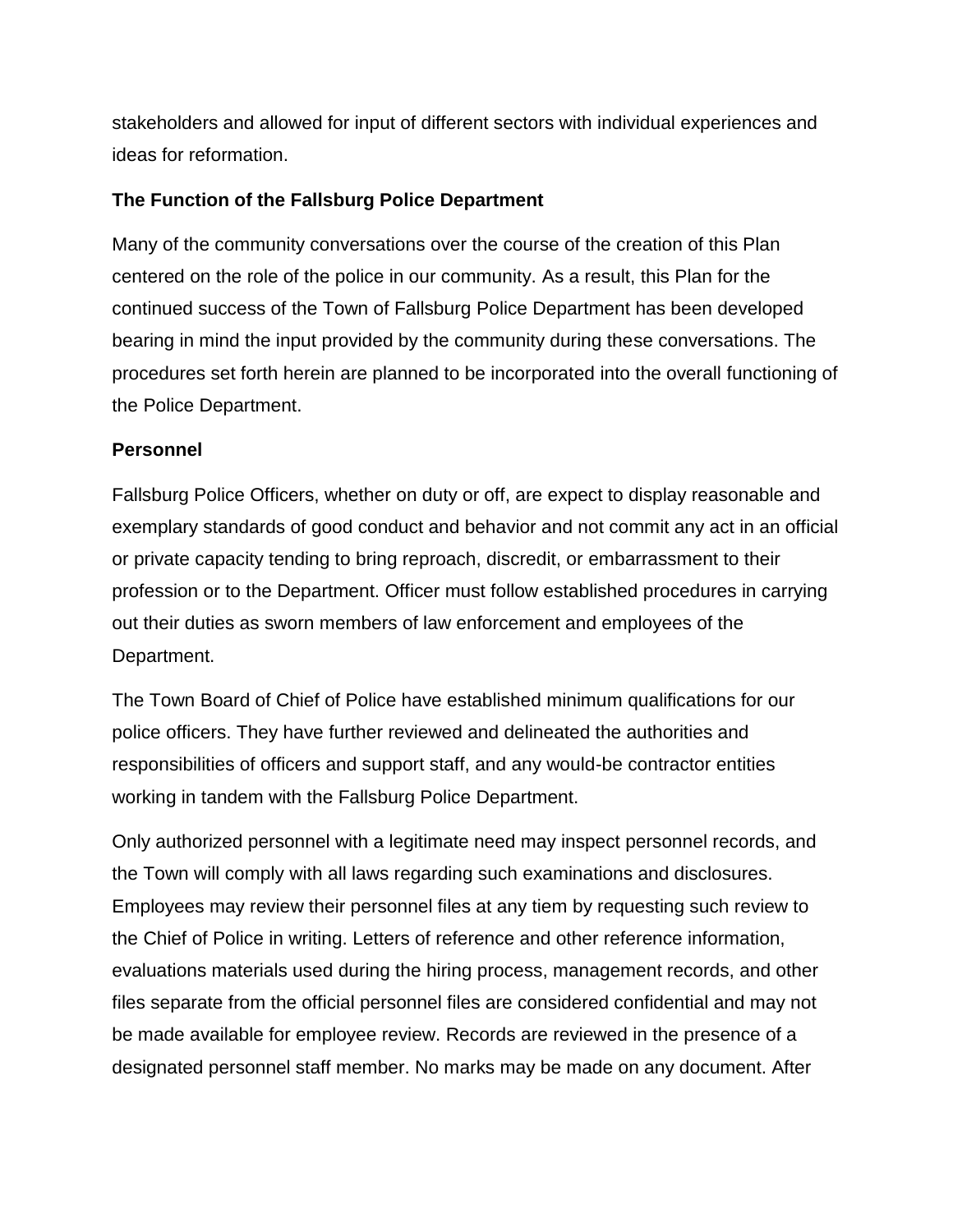review, the employee is to sign a form acknowledging the review. The observer is also to date and sign the form and place it in the employeee's personnel file.

## **Leadership Selection and Advancement**

The Chief of Police shall determine whether an officer is experienced, qualified and appropriate for promotion. The hiring and promotion process must comply with the Civil Service Law and should further reflect consideration of the value of building as effective and diverse a team as possible.

# **Cooperation with Other Agencies**

Officers and employees of the agency will cooperate with all governmental agencies by providing whatever aid or information such agencies are legally entitled to receive. Any doubts about whether cooperation is authorized or appropriate shall be passed upon by a supervisor for determination before cooperation is rendered.

## **Roles and Standards of Members of the Department**

## **Chief**

The Chief of the Town of Fallssburg Police Department is sworn to enforce the ethics, codes, rules, regulations, policies and procedures of the Fallsburg Police Department. The Chief is committed and sworn to efficiently and reasonably take steps appropriate to hold accountable those under his command responsible for violating such policies. The Chief of Police must maintain a Code of Conduct applicable to all sworn members of the Department, and violations of such Code must be handled appropriately by the Chief of Police. The Chief will ensure that action is taken to correct deficiencies, and encourage and require violations of Department rules and policies to be reported to superiors immediately. When possible, the Chief will require all of those under his command to actively prevent such violations or interrupt them as necessary to ensure efficient, orderly operations.

## **Patrolmen/Officers**

Officers respond to emergency situations, carry out typical police duties and/or performed specialized responsibilities as assigned by the Chief and delegated by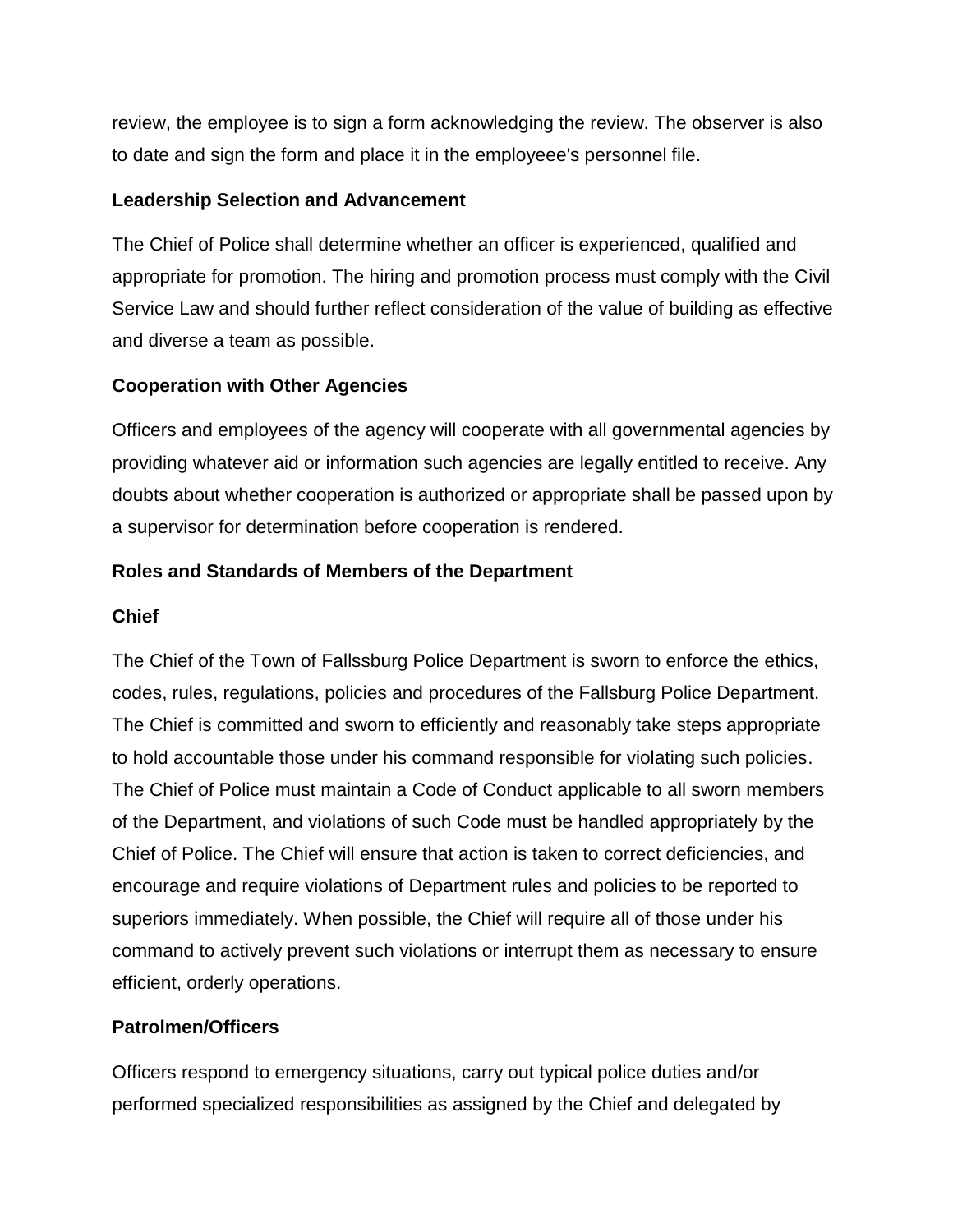superior officers. During patrols, officers are expected to engage in a wide variety of activities, including rendering aid, preventing crime, enforcing traffic and criminal laws, answering complaints, conducting follow-up investigations, engaging in community relations, transporting prisoners, ensuring homeland security, and a host of other community support activities under the ultimate supervision of their Chief.

# **Canine Officer(s)**

The canine unit is composed of an officer-handler(s) and a trained law enforcement canine(s). The purpose of the canine unit is to assist and support other members of the Department with the dog's physical capabilities and superior senses of smell and hearing to provide tactical assistance and enhancement to Department functions. Use of canines requires adherence to procedures that properly control the use-of-force potential of canines and that channel the activities of the canine within acceptable limits. Any officer requesting assistance of the canine unit remains responsible for arrests made and evidence collected with canine assistance. The officer-handler is responsible for completing a supplemental report documenting the actions of the canine unit on cases involving arrest and evidence gathering.

# **School Resource Officer(s)**

School Resource Officers (SROs) are patrolmen/officers with specialized assignments. A school resource officer's duties include but are not limited to the following:

- Development and expansion of crime prevention education and procedures for students of schools with whom the Department has entered into an SRO agreement or memorandum of understanding;
- Providing for the safety and security of all students, staff, and visitors to such schools and protecting school property and maintaining order in and around the school site;
- Attending Superintendent hearings with students as requested by the school;
- Providing intervention between students and/or staff members using appropriate techniques to calm and control dangerous or hostile situations;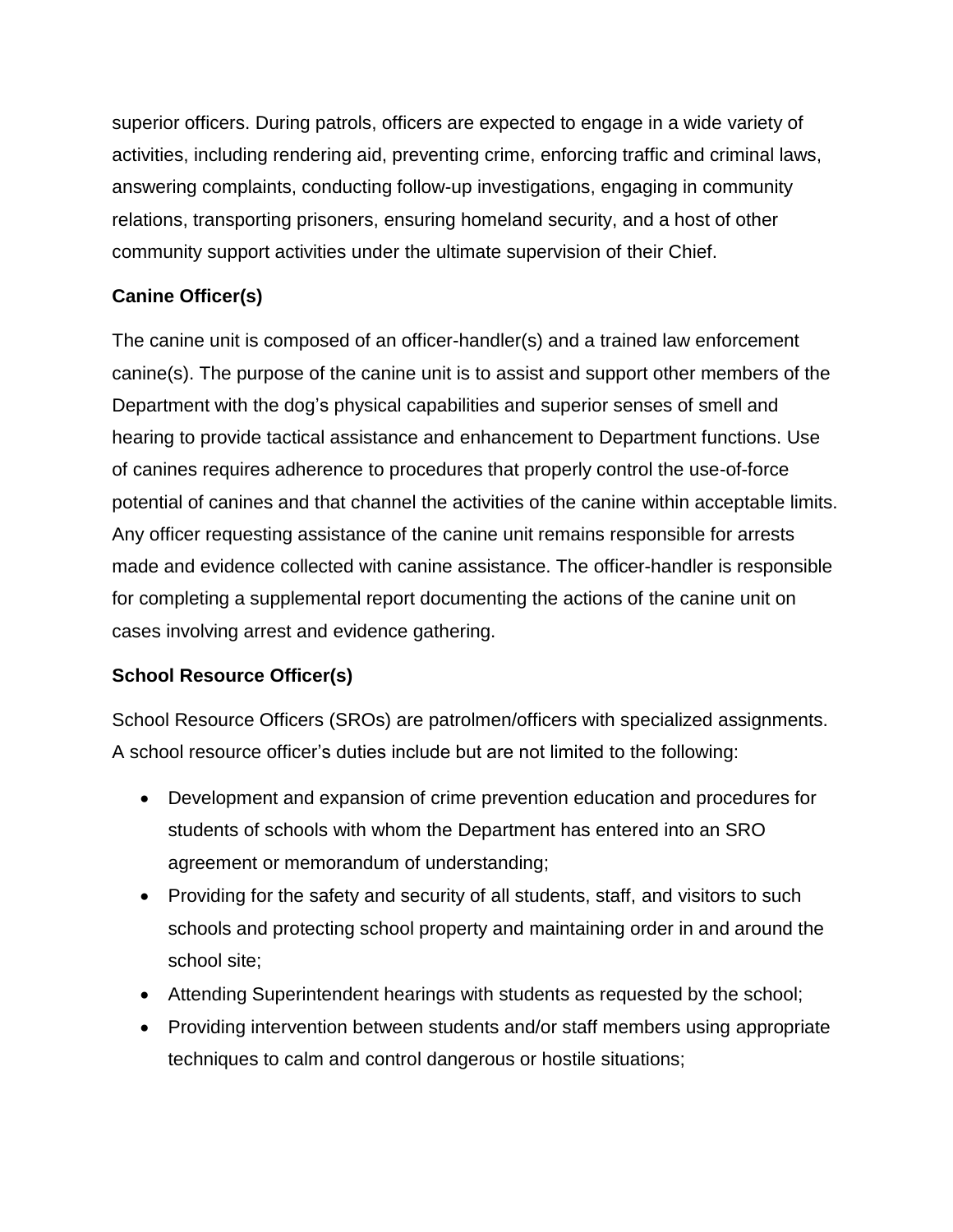- Under the supervision of a supervisor at the Department or the Detective Division of the Department, or as otherwise assigned by the Chief of Police, investigating crimes and/or incidents occurring on or in the vicinity of school grounds and maintaining appropriate documentation thereof;
- Reporting all violations of law, rules, regulations or policies to a superior at the Department and to the school as authorized or required by superiors at the Department and/or the Department's agreement or memorandum of understanding with the school.

## **Sergeant(s)**

Sergeants act as the first line of supervisors of the Department and execute the same role and duties as patrolmen, with the additional responsibilities of coordinating, guiding and managing patrolmen and canine officers.

## **Detective(s)**

Investigating officers who conduct their own investigations, including felony and serious misdemeanor investigations, and who collaborate with other members of the Department and lend their experience and training as necessary to cases handled by other local county, state and federal police agencies comprise the Detective Unit of the Fallsburg Police Department. Detectives operate under the ultimate supervision of the Police Chief, who is responsible for selecting candidates for this position who, in the Chief's view, possess the qualifications, experience, insight, temperament and other attributes necessary to responsibly, effectively and efficiently carry out these duties.

## **Diversity, Inclusion and Equity**

Inclusivity and diversity are goals of the Town with respect to its Police Department which must be evidenced by the policies and actions of the Chief of Police.

 **Hiring**: The Town's goal is to have a Department that reflects the composition of the community we serve; however, the Town recognizes that it is required to abide by the constraints of the Civil Service Law and all applicable federal, state and local laws with respect to hiring practices and that the Chief of Police is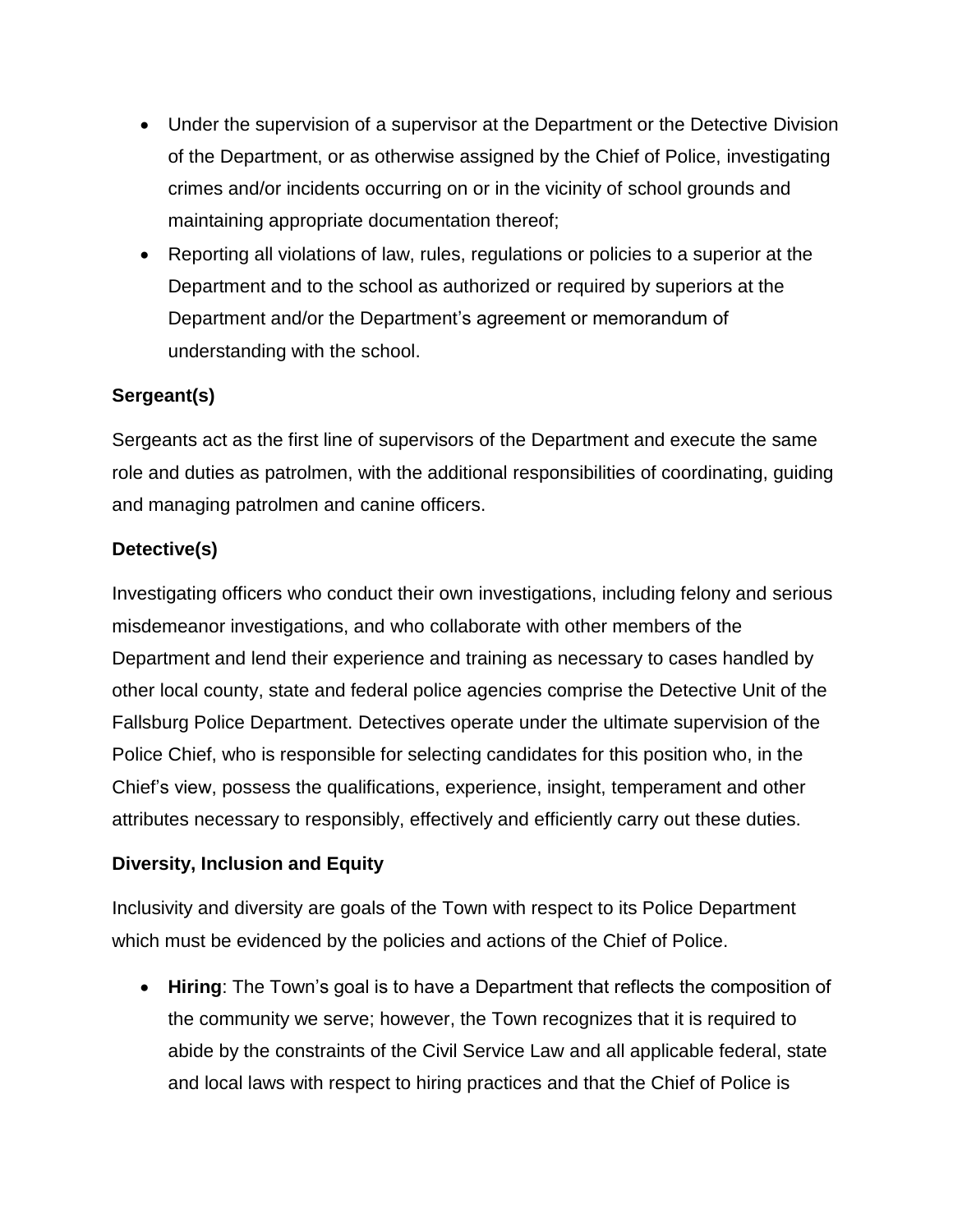limited in his selection of officers to those who meet these requirements and otherwise possess the good moral character necessary to legally and effectively serve as sworn members of law enforcement. The balance of all of these interests is to be carefully stricken by the Chief of Police, whose selection is governed by the Town Board and who is thereafter vested with wide discretion in responsibility carrying out his duties.

- **Leadership and Culture**: The Fallsburg Police Department must carry out its functions in an impartial and professional manner and must demonstrate reasonable and appropriate consideration and patience in doing so. Members of the Department are committed to promptly promoting public safety and providing direction, counsel and other assistance to members of its community in a manner that does not interfere with the discharge of more critical law enforcement duties. All members of the Department are expected by the Chief of Police to respect the rights of others and to not engage in any discrimination, oppression or favoritism. The use of profane, demeaning or insulting language is not tolerated, nor is disrespect for the political or religious views of others to be tolerated by the Chief of Police.
- **Departmental Values and Culture While On Duty**: The Chief of Police will require that all members of the Department demonstrate exemplary conduct by displaying integrity, respect, professionalism, courageousness, an attitude of service, and personal accountability.
- **Departmental Values and Culture While Off Duty**: The Chief of Police will require that all members of the Department demonstrate exemplary integrity, respect and personal accountability while not on duty.

#### **Officer Support and Well-Being**

The Chief of Police is responsible for ensuring that all members of the Department have access to mechanisms for support and well-being necessary to maintain the personal well-being required to effectively carry out the functions of the Department and will make referrals of members to such services as reasonably deemed appropriate. If any member of the Department suspects that another member is struggling with mental,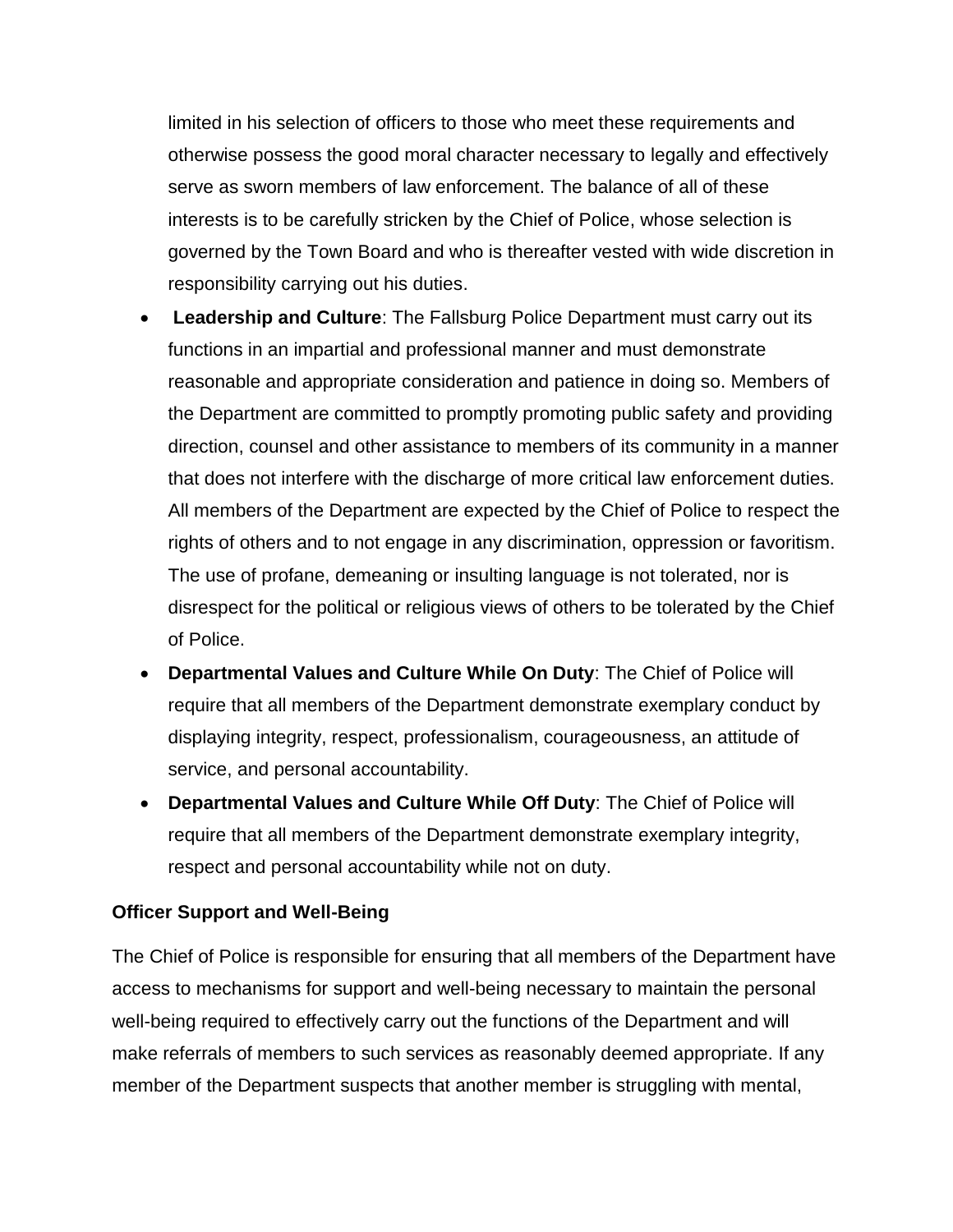physical or emotional distress, to a degree that may reasonably be expected to interfere with such member's ability to effectively and responsibly serve, such member must immediately report such suspicion to the Police Chief or another superior.

# **Training**

All police members of the Department must complete such trainings as required by law to be sworn as police officers in the State of New York.

The Chief of Police must ensure that each member of the Department is educated and trained on the Department's Use of Force Policy, which conforms to the model New York State Use of Force Policy. The Chief of Police must ensure that all required reports with respect to the use of force are made to the New York State Division of Criminal Justice Services.

All members of the Department must attend trainings as scheduled by the Chief of Police, who shall take reasonable and appropriate steps to provide the following trainings in addition to those required under the law and reasonably appropriate to promote public safety:

- Trainings designed to appropriately address apparent mental health emergencies;
- De-escalation Training;
- Implicit Bias and Cultural Competency Training;
- Crisis Intervention Training;
- Trans-Sensitivity Training/Gender Equality Training;
- Substance Use Awareness Training;
- Social Media Training;
- Domestic Violence-Related Trainings;
- Child Witness Training;
- Leadership Trainings;
- Trainings Relating to the Re-Entry of Incarcerated Individuals;
- Trauma-Based Victim/Witness Trainings;
- Hate Crime Awareness and Response;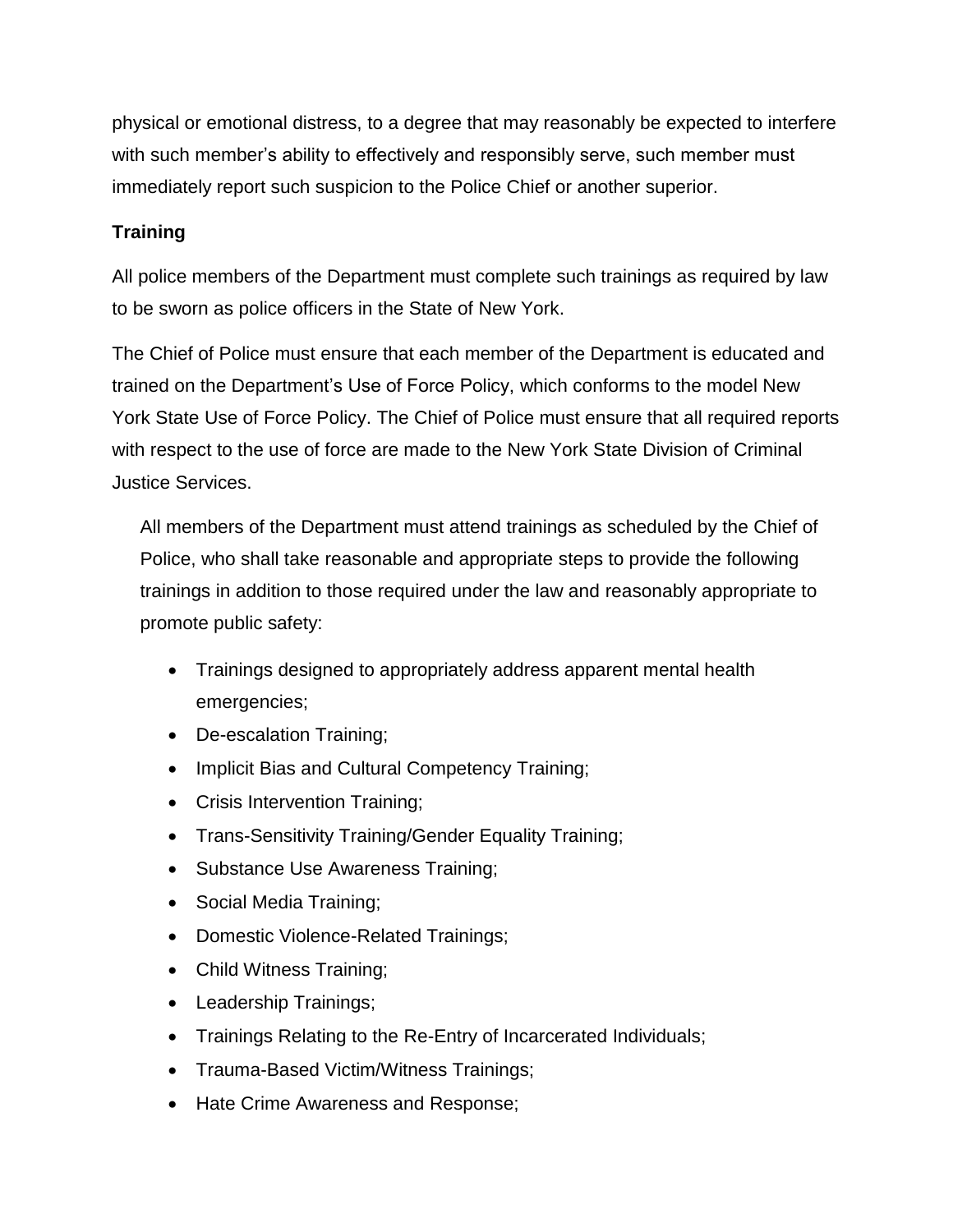- Procedural Justice Awareness Trainings; and
- Community Involvement Trainings.

## **Community Engagement and Sensitivity**

The Department and Chief of Police are committed to continuing to make an effort to engage with the community in what is commonly known as community policing. The Department, through its Chief, must take reasonable and appropriate steps to ensure that its members engage with the community positively throughout the year to foster the development of mutual respect and open communication between the Department and the community at large.

To the extent reasonable and practicable, the Chief of Police will continue to engage with the community in the National Night Out program in August each year.

Interaction by any member of the Department with any person, unless specifically necessary for a legitimate law enforcement or public safety purpose such as a specific emergency communication with respect to the description of a person, solely on the basis of race, ethnicity, gender, sexual orientation, culture, religious affiliation, national origin, or any combination thereof is prohibited. Unless otherwise relevant as a result of law enforcement investigation, these factors are not to be offered in support of any decision to stop, conduct a probable cause search or otherwise arrest a person.

The Chief of Police will require members to be aware of and actively engage the services of interpreters, ranging from bilingual officers from the Department and other police agencies, to community members willing to assist, and/or language lines or other translation services as reasonable and appropriate to ensure that communication with community members who do not speak English or who do not speak English as a primary language is not deterred.

To the extent reasonable and practicable, the Chief of Police will require members of address individuals by the name, pronouns and gender that they prefer. No search of a person's body may be undertaken by any member of the Department solely to determine a person's biological sex. The Department will make all reasonable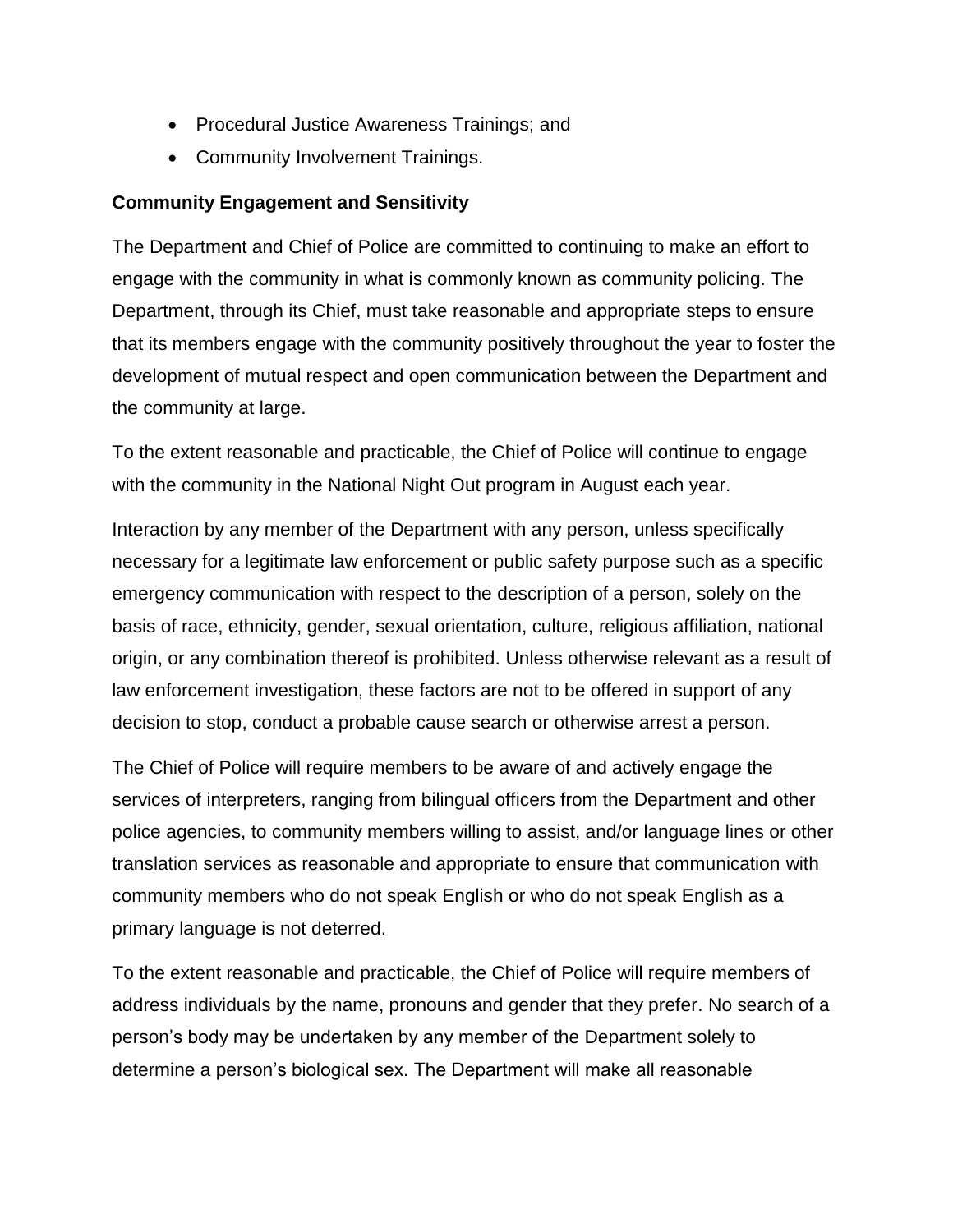accommodations to have searches of a person conducted by an officer of the same sex as that as which a person to be search identifies.

To the extent reasonable and practicable, the Chief of Police will engage with youth organizations, including, as available, a Youth Program via which youths meet with the Supervisor, Police Chief or representative and others to encourage confidence between the Department and youths throughout the community.

To the extent reasonable and practicable, the Chief of Police will ensure that members of the Department take steps to engage with members of the senior population of the community to ensure that wellness checks and such other assistance may appropriately be rendered as necessary.

Police interactions with persons with disabilities or those affected by homelessness must be made with recognition that such persons are entitled the same level of access and engagement as all other persons served by the Department.

The Chief of Police will make reasonable accommodations for members of the Department to participate in activities that enrich the community and promote a sense of engagement with the community, including activities that promote charitable giving as deemed appropriate by the Chief of Police.

The Chief of Police will ensure that all officers have access to resources for connecting people with Social Services providers, Housing & Temporary Assistance providers, Child Protective Services, domestic violence survival assistance providers, Public Health Services, mental health services providers, substance abuse service providers, free legal service providers and such other resources as may reasonably and foreseeably be deemed helpful in times of need.

The Department will support the Town Board's efforts to continue to engage the community with respect to its view of the effectiveness of the Department. The Department will support policies of the District Attorney's Office, if any, with respect to the implementation of pre- or post-arrest diversion programs.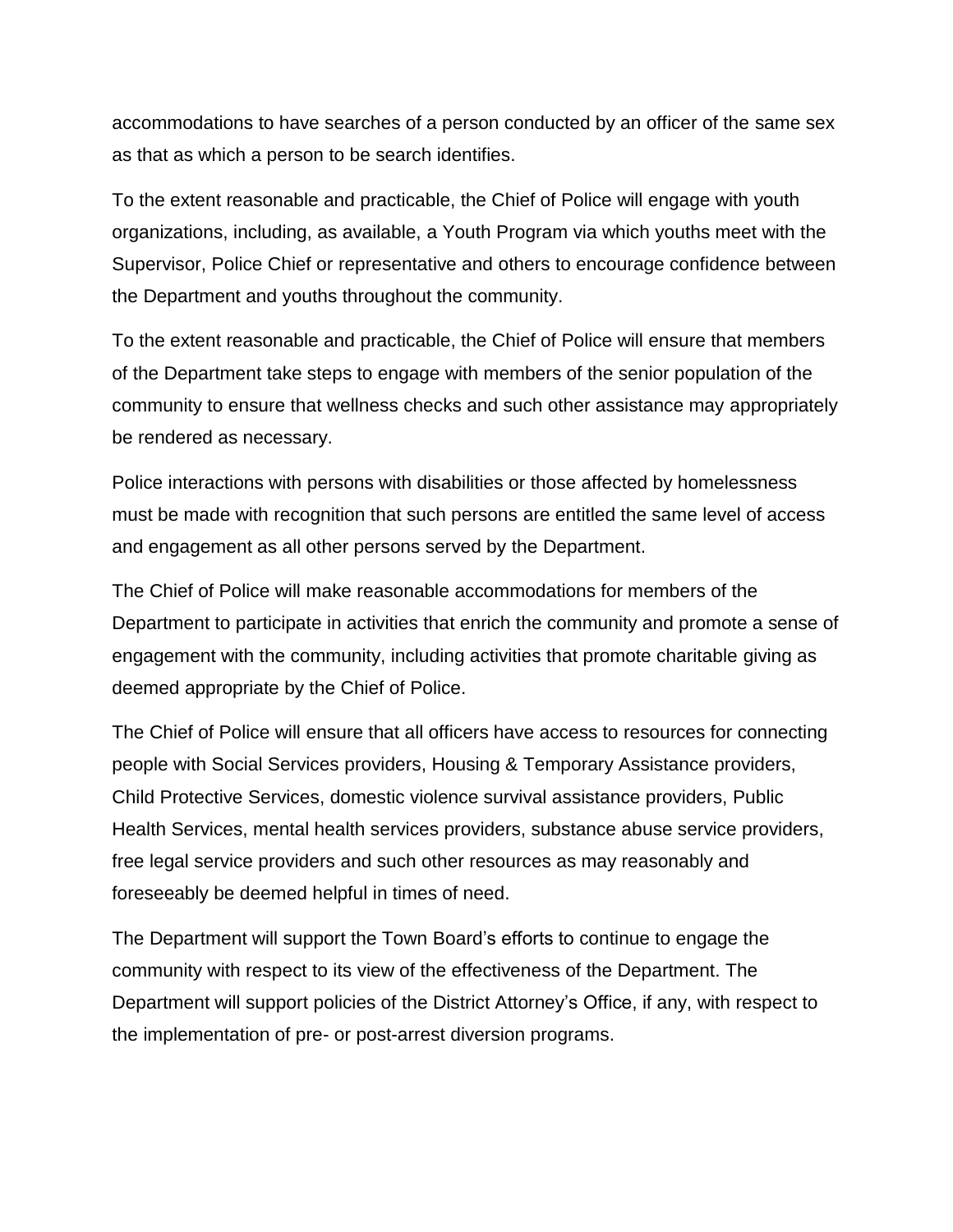#### **Data Sharing**

To the extent compatible with the promotion of public safety, the Department will share, on a basis determined among the Chief of Police, Town Board and community stakeholders, data with respect to the number and nature of dispatches for the purpose of analyzing trends that may support the development of strategies to further the interests of public safety and positive community engagement.

#### **Complaints and Misconduct**

The Chief of Police will comply with all laws, including the Civil Service Law, as they pertain to complaints and addressing any officer misconduct. The Chief of Police will further comply with all requirements of the contract entered into between the Town Board and the police officers' union with respect to complaints and officer misconduct.

Officer must promptly obey all lawful orders and directives of the Chief of Police. Failure or deliberate refusal to obey constitutes insubordination, which is punishable as set forth above. Violations of the Code of Conduct applicable to all officers are punishable as set forth above.

The current policy of the Department with respect to complaint procedures is hereby incorporated herein.

Where an officer makes a complaint not reasonably appearing to be frivolous or fraudulent against another officer for violation of the law, policies or regulations of the Department, the Chief of Police must ensure that no retaliation may be brought against such officer. The Chief of Police, at the request of such complaining officer, must make all reasonable accommodations to protect the identity of such complaining officer. The complaint procedure established at the Department must be complied with at all stages of the complaint.

Investigations of misconduct are made at the direction of the Chief of Police by such personnel or outside agency as determined appropriate by the Chief of Police.

Civilians may access a complaint form on the Town's website or by requesting a hard copy of the form from any member of the Department. Any complaint form submitted will